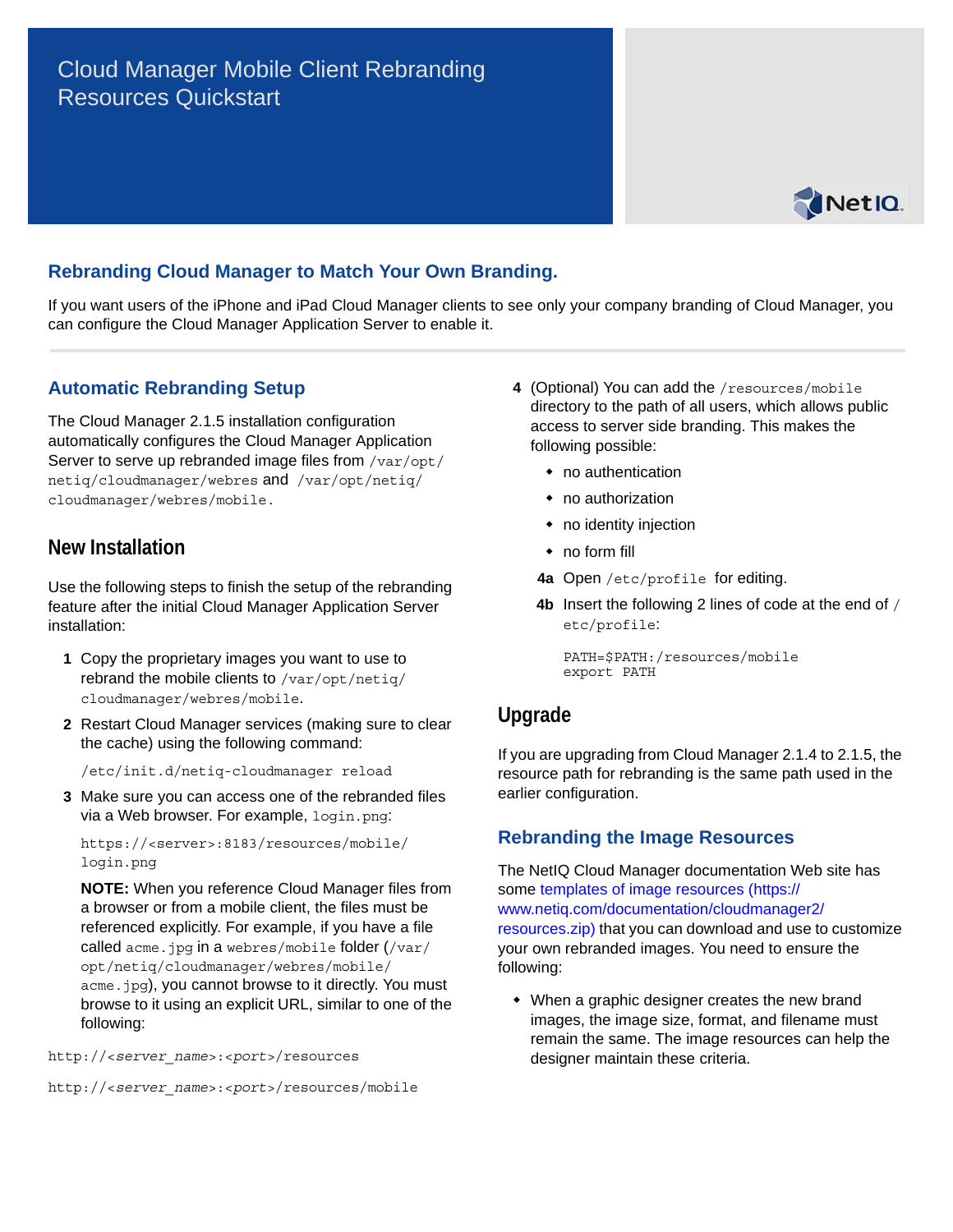A subfolder in the .zip download includes screen examples that show the images in context.

 When you are finished customizing the images to match your own branding, upload them to the Cloud Manager Application Server.

The mobile device automatically detects the presence of the new images and rebrands itself on launch.

## **Catalog of Sample Images**

The table below shows the images that are included in the resources.zip file.

**IMPORTANT:** These images are not shown in their correct scale. Please download the samples.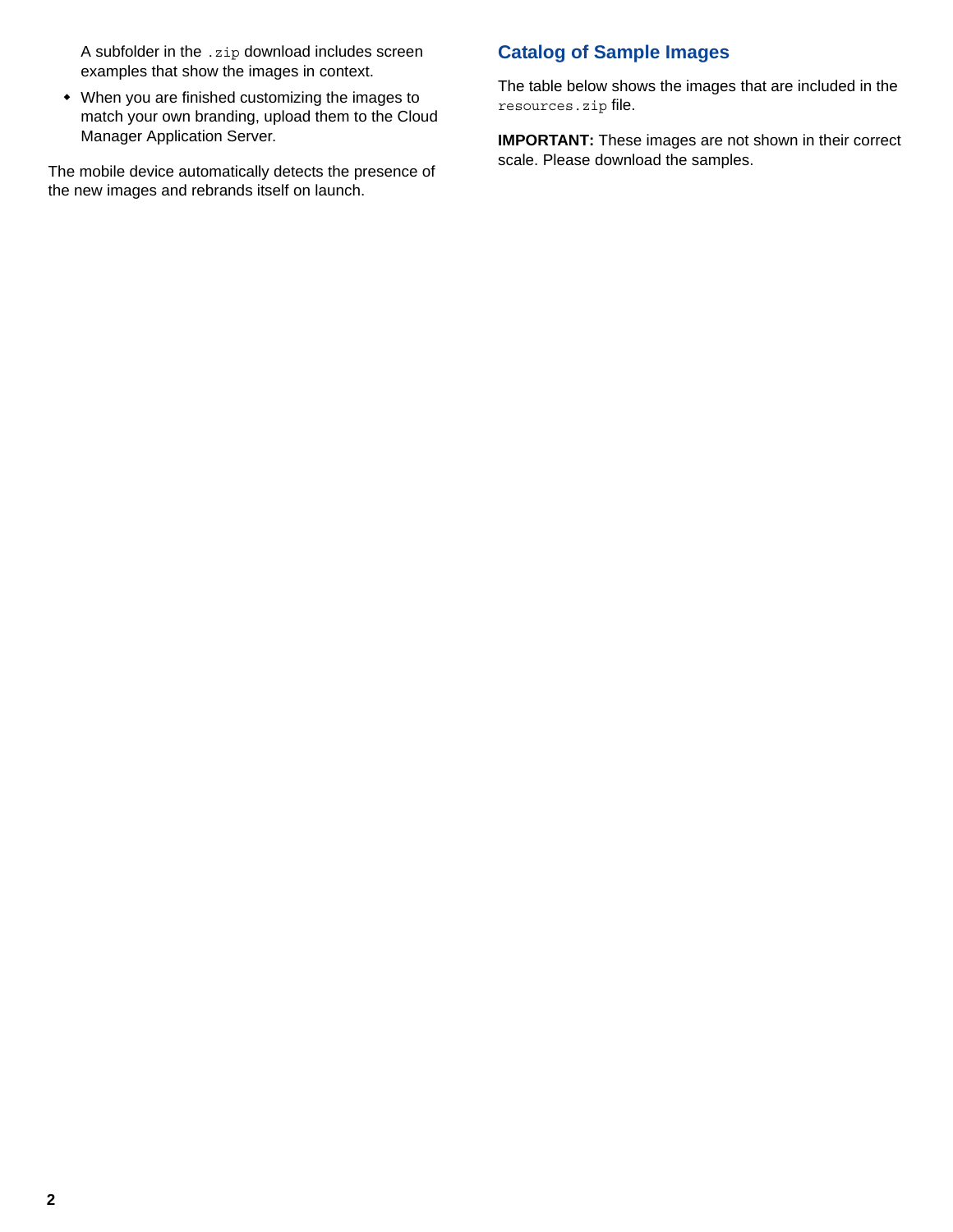| Image                                             | <b>Description and Usage</b>                                          |
|---------------------------------------------------|-----------------------------------------------------------------------|
| NetIQ.                                            | 144 x 44 pixels                                                       |
| brand_home_logo.png                               | corporate logo<br>layered on top of<br>product at main<br>menu screen |
|                                                   | 288 x 88 pixels                                                       |
| NetIQ.                                            | corporate logo<br>layered on top of<br>iPad work area at              |
| brand home logo@2x.png                            | main menu                                                             |
|                                                   | 27 x 27 pixels<br>iPad                                                |
| button round green.png                            |                                                                       |
|                                                   | 54 x 54 pixels                                                        |
|                                                   | iPhone                                                                |
| button round green@2x.pn<br>g                     |                                                                       |
|                                                   | 27 x 27 pixels                                                        |
| button round green press<br>ed.png                | iPad                                                                  |
|                                                   | 54 x 54 pixels                                                        |
|                                                   | iPhone                                                                |
| button round_green_press<br>ed@2x.png             |                                                                       |
| NetIQ®                                            | 320 x 76 pixels                                                       |
| oud Manager mobile<br>home top image.png          | iPhone top banner at<br>main menu                                     |
| <b>NetIQ®</b>                                     | 640 x 152 pixels                                                      |
| oud Manager mobile                                | iPad top banner at<br>main menu                                       |
| home_top_image@2x.png                             |                                                                       |
| с                                                 | 320 x 173 pixels                                                      |
| NetIQ<br><b>Cloud Manager mobile</b>              | iPhone top banner at<br>login                                         |
| login.png                                         |                                                                       |
|                                                   | 640 x 376 pixels                                                      |
|                                                   | iPad top banner at<br>login                                           |
| NetIQ <sup>®</sup><br><b>Cloud Manager mobile</b> |                                                                       |
| login@2x.png                                      |                                                                       |

| 72 x 22 pixels                                                                                       |
|------------------------------------------------------------------------------------------------------|
| corporate logo<br>layered on top of<br>iPad work area at<br>login                                    |
| $\rightarrow$ 144 x 44 pixels<br>corporate logo<br>layered on top of<br>iPhone work area at<br>login |
| 24 x 24 pixels<br>product logo layered<br>with functional<br>screens on iPhone                       |
| 48 X 48 pixels<br>product logo layered<br>with functional<br>screens on iPad                         |
| 256 x 256 pixels<br>watermarked<br>product logo<br>displayed on iPad<br>login                        |
| 512 x 512 pixels<br>watermarked<br>product log<br>displayed on iPhone<br>login                       |
|                                                                                                      |

Legal Notice: THIS DOCUMENT AND THE SOFTWARE DESCRIBED IN THIS DOCUMENT<br>ARE FURNISHED UNDER AND ARE SUBJECT TO THE TERMS OF A LICENSE AGREEMENT<br>OR A NON-DISCLOSURE AGREEMENT. EXCEPT AS EXPRESSLY SET FORTH IN SUCH<br>LICENSE A